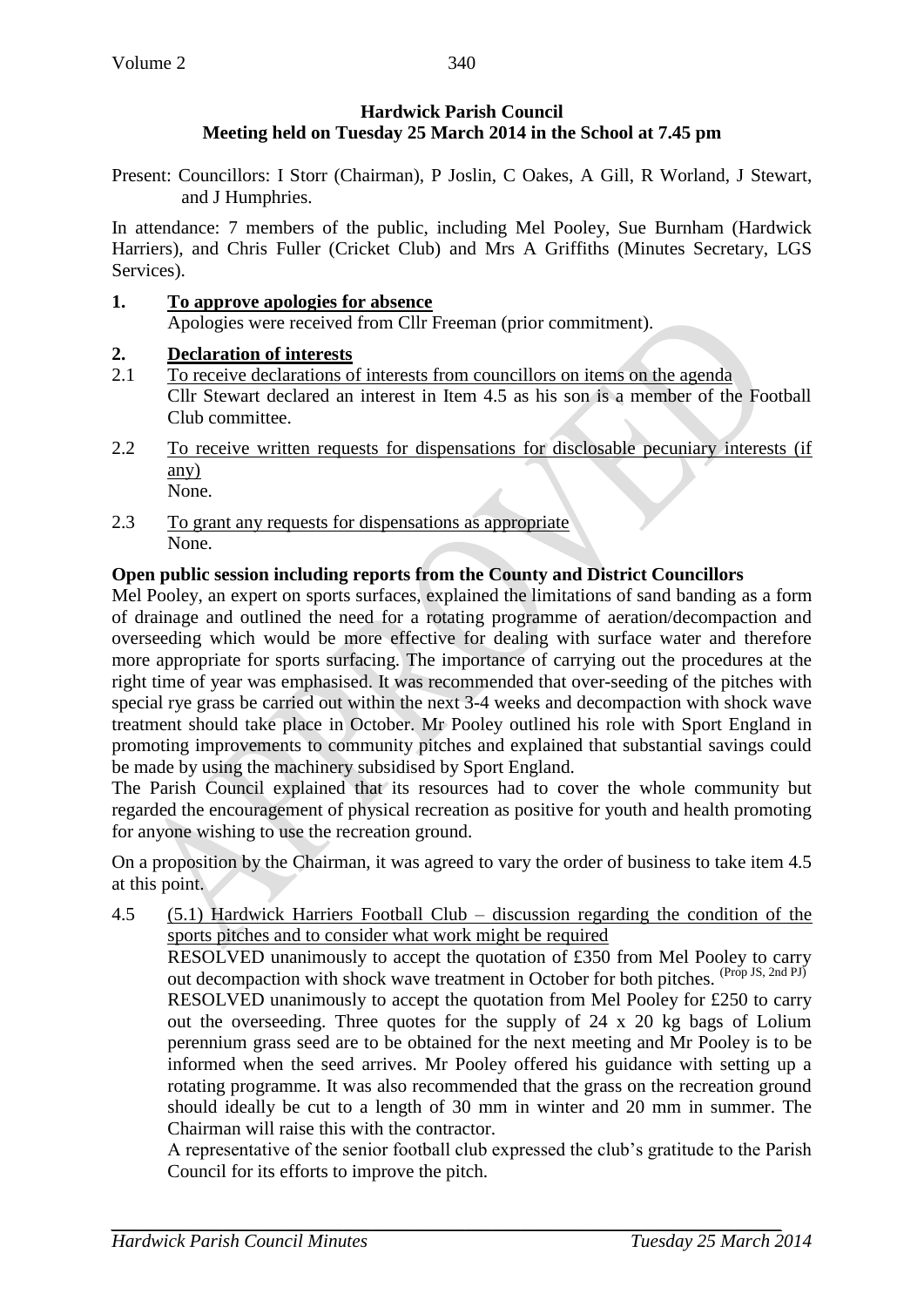Mr Chris Fuller thanked the Council for nominating him for a SCDC Village Hero Award and was congratulated for being a runner up. Six members of the public left the meeting.

### **3. To approve the minutes of the previous meeting on 25 February 2014**

RESOLVED that the minutes of the meeting on 25 February 2014 be unanimously approved  $^{(Prop\ PJ\ 2nd\ JS)}$ , and signed by the Chairman, after the following amendments: On Page 338, delete the first paragraph and replace with the following paragraph: "Cllr Jim Stewart reported that he had attended the recent Planning Portfolio Holder's meeting at which the draft Local Plan had been considered. The site to the rear of the bungalows on St Neots Road, Hardwick, had been put forward late in the consultation period and had been dismissed by the planning officers as in their view the promoters had not put forward compelling evidence of need. Cllr Stewart had informed the PPF meeting that the recent Housing Needs Survey by Cambridgeshire ACRE had indicated an immediate need for 44 affordable homes in the village. The PPF had suggested that the Parish Council might consider bringing the scheme forward as an Exception Site."

Under Item 8.1, to read "Cllr Storr" and "a quote of £158.60 had been received."

#### **4. Matters arising and carried forward from the last or previous meetings for discussion/decisions**

#### 4.1 (4.1) SCDC Housing Needs Survey to consider what if any action is required

It was noted that the District Council might support development of the Hall Drive/St Neots Road site if the affordable housing requirement of 44 homes were to form part of the application. Although the earlier application had been refused by the planners, and the site was outside the village framework, it was felt that with the inclusion of affordable housing, the site might be regarded as an exception site, and that it might be of interest to the developer while meeting the need for affordable housing in the village. It was noted that the newly agreed City Deal would include a requirement for 1000 affordable homes in South Cambridgeshire within the first year, and the District Council were seeking exception sites.

On a proposition by the Chairman, at 8.45 pm the meeting was briefly suspended to allow public comment. A resident commented that there was opposition to large scale development in the village. It was stated that full consultation by the District Council would take place before any development could take place.

The remaining member of the public left the meeting.

RESOLVED unanimously to ask the District Council to reconsider the proposal from the Hardwick Housing Consortium with a view to linking this with the ACRE Housing Needs Survey showing evidence of a need for affordable housing in the village. (Prop JS, 2nd PJ) A letter is to be sent with a copy to Andrew Campbell and ACRE.

Cllr Stewart was invited to report in his capacity as District Councillor. He reported on:

- the background to the District Council's approval for the Local Plan to be submitted to the Secretary of State, who would in due course appoint an Inspector. Members of the public would then have the opportunity to submit their views to the Inspector.
- The Greater Cambridge City deal whereby Government grant funding of £500M had been secured to enable continued growth of the economy. This will be received in three tranches and would entail improvements to transport (the A428 corridor and A10), as well as the requirement to find sites for 1000 homes between 2015 and 2019.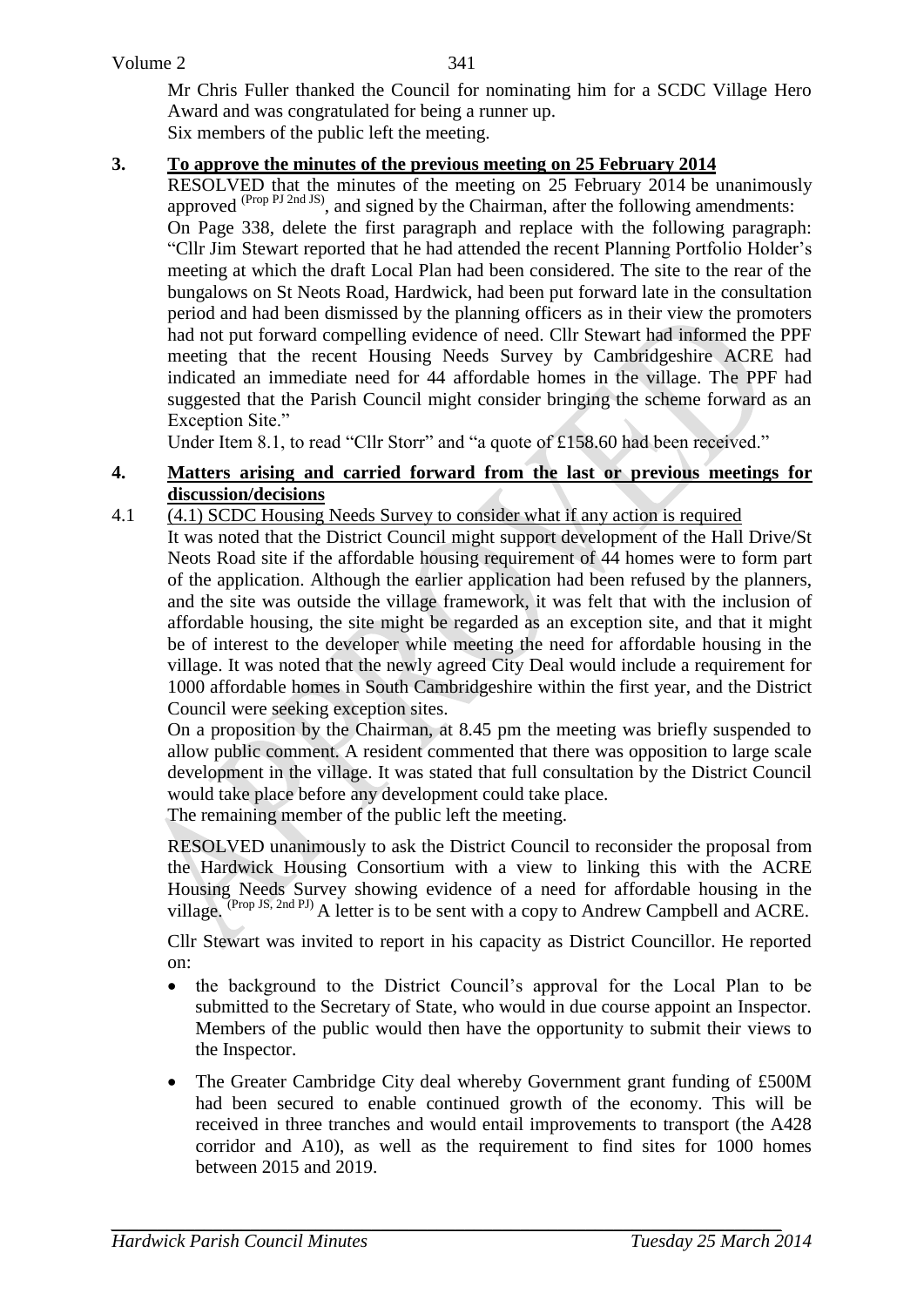Volume 2

- 4.2 SCDC response to request for dog bin at St Neots Road the Parish Council to consider if it will pay for a bin and the emptying itself RESOLVED to accept the response from SCDC that there were already four dog bins along St Neots Road, and therefore there was no need for a further dog bin.
- 4.3 CCC response regarding yellow lines to consider if the Council wishes to go ahead with just two areas rather than three The response from CCC was noted. RESOLVED unanimously that The Parish Council wishes to proceed with yellow lines in all three areas on safety grounds. <sup>(Prop</sup>) PJ, 2nd AG)
- 4.4 (4.4) Minor Improvement Scheme bid for improvement work to Cahills Corner to consider the response from CCC and the next steps RESOLVED unanimously to contact Skanska and seek a quote for a preliminary design and the cost of a scheme. (Prop AG, 2nd RW) RESOLVED unanimously to write to the Highways Department reporting a large pothole in the pavement between the Church and the pub and the deterioration of the road surface between Cahills Corner and the Church. (Prop AG, 2nd RW)
- 4.5 (5.1) Hardwick Harriers Footbll Club discussion regarding the condition of the sports pitches and to consider what work might be required Taken earlier.
- 4.6 (5.4.2) St Mary's Church grass cutting

The requests from St Mary's Church were considered and, in accordance with its powers under Section 137 of the Local Government Act 1972, it was agreed that the Council donate a total sum of £1769.91 to St Mary's Church, composed of £305 (being approximately half the grass cutting costs of £609.84) plus £1464.91 (being the cost of the insurance), which, in the opinion of the Council is in the interests of the area and its inhabitants. The cheque is to be released at the April meeting (Prop RW, 2nd JH) .

## **5. Correspondence/communications received**

5.1 SCDC – outcome of complaint against four Parish Council members – no further action as the four councillors do not appear to have breached the Code of Conduct or acted improperly in any way Noted.

## **6. Planning Applications and Decision notices**

- 6.1 Planning applications received since the last meeting
- 6.1.1 S/0421/14/FL The Annex, 29A Ashmead Drive Change of use of annexe to a one bedroom dwelling RESOLVED to recommend refusal with the comments that "This was approved as an annexe, not as a separate dwelling, and should remain as an annexe."  $(\text{Prop Is, 2nd AG})$
- 6.1.2 S/0561/14/FL Scout and Guide Headquarters, Egremont Road Erection of a Guide and Scout Building following demolition of existing structure Cllr Humphries declared an interest as Assistant Scout Leader. RESOLVED to recommend approval. (Prop AG, 2nd CO, carried with 1 abstention)
- 6.2 SCDC Decision Notices
- 6.2.1 S/2712/13/AD 175 St Neots Road display of double sided totem style sign with external illumination – Permission granted by SCDC with conditions. Noted. The Parish Council wished to seek clarification whether there was a deadline by which the old signs were to be taken down.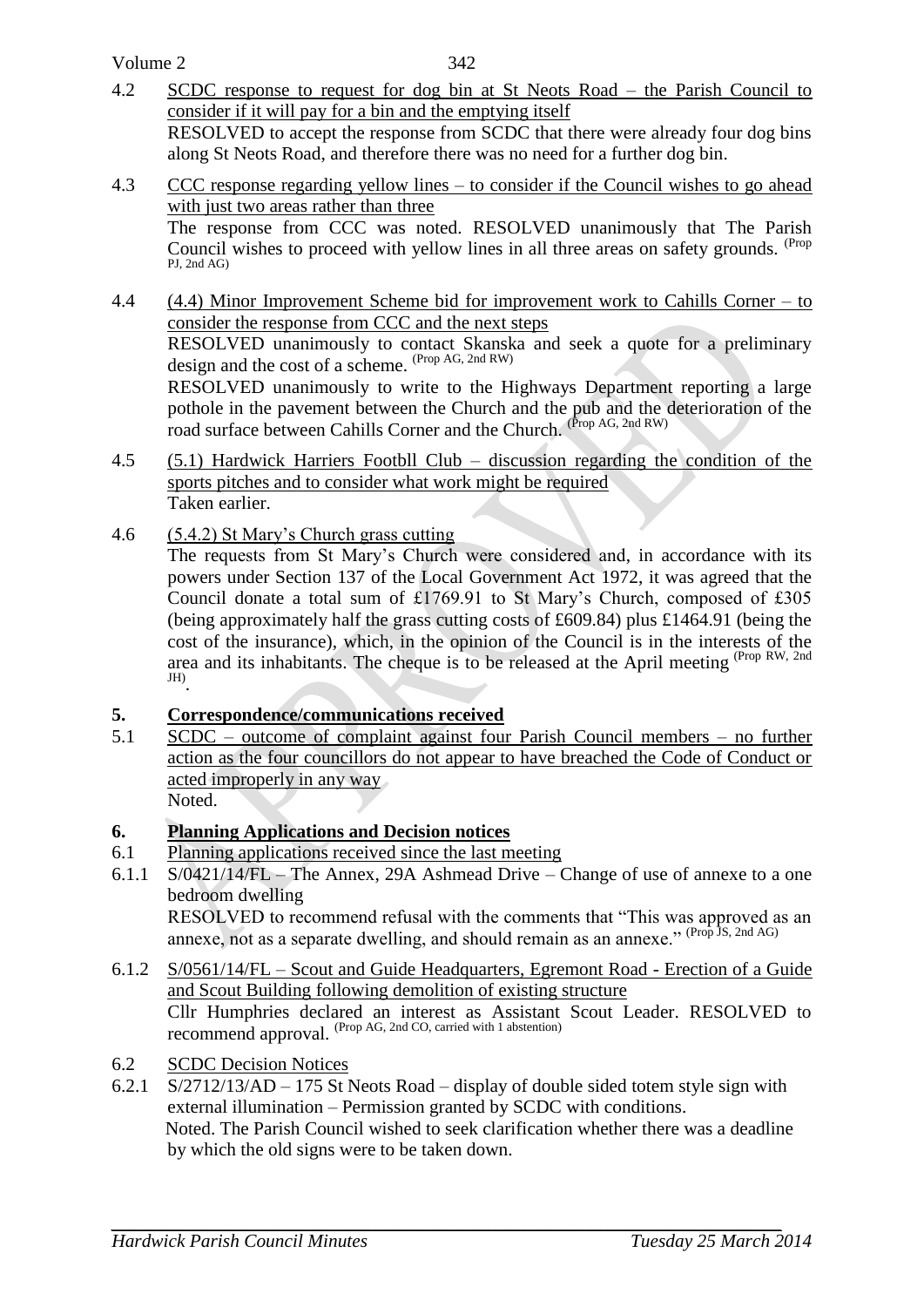- 6.2.2 S/0036/13/FL 14 Bramley Way Two storey front extension and single storey rear extension – Permission granted by SCDC. Noted.
- 6.3 Tree Works None.
- **7. Members reports and items for information only** None.

# **8. Finance, procedure and risk assessment**

8.0 To sign the Pavilion lease

Correspondence from the solicitors and the Clerk's advice was noted. RESOLVED (Prop IS 2nd AG unanimous) to sign the lease, after adding under Clause 2f after "Service Media" the words "excluding CCTV". The lease was signed by the Chairman and Vice-Chairman. RESOLVED that a bill for the rent should be sent once the copy of the lease signed by both parties is received.

- 8.1 To consider any quotes for urgent work required because of risk RESOLVED to arrange for the immediate removal of an almost dead tree leaning against a fence between Sudeley Grove and Ashmead Drive (Prop AG 2nd PJ)
- 8.2 To receive play area and skate park inspection reports No work was required. Cllr Humphries will forward her report on the skate park.
- 8.3 The Council to consider the implications of the repeal of Section 150(5) of the Local Government Act 1972 and its safe and efficient arrangements for the safeguard of public money

Noted. RESOLVED to continue with the present arrangements.

8.4 To receive the financial report and approve the payment of bills

RESOLVED to receive the financial report and the invoices and bank statements being checked before the cheques were signed at the end of the meeting. The payments as listed in the finance report, plus Noel Hart (Remove notice board) £40.00, CGM (Bus shelter repair) £168.00 and Hardwick Christian Fellowship (S137 donation) £650.00 were unanimously approved for payment (Prop PJ, 2nd JS).

| Victoire Press (Hardwick Happenings)    | £608.00  |
|-----------------------------------------|----------|
| Grounds by Rounds (Grounds maintenance) | £303.01  |
| <b>LGS</b> Services (Salt spreaders)    | £127.27  |
| LGS Services (Admin Support)            | £1439.52 |
| <b>Salaries</b>                         | £316.61  |
| HMRC (PAYE/NIC)                         | £133.00  |
| <b>S Marcus (Hardwick Happenings)</b>   | £40.00   |
| CCC (Streetlight electricity)           | £810.64  |
| <b>SCDC</b> (Trade Waste) Direct Debit  | £107.60  |
|                                         |          |

## **9. Members items for the next agenda and for the Clerk's information and Closure of meeting**

A flashing light in Limes Road is now not working.

Enquiries are to be made as to when a taped-up broken light fixture on the pathway at the Skate Park is to be repaired and put back.

A considerable increase in dog excrement on pavements was noted. This issue is to be included in the Chairman's Annual Report.